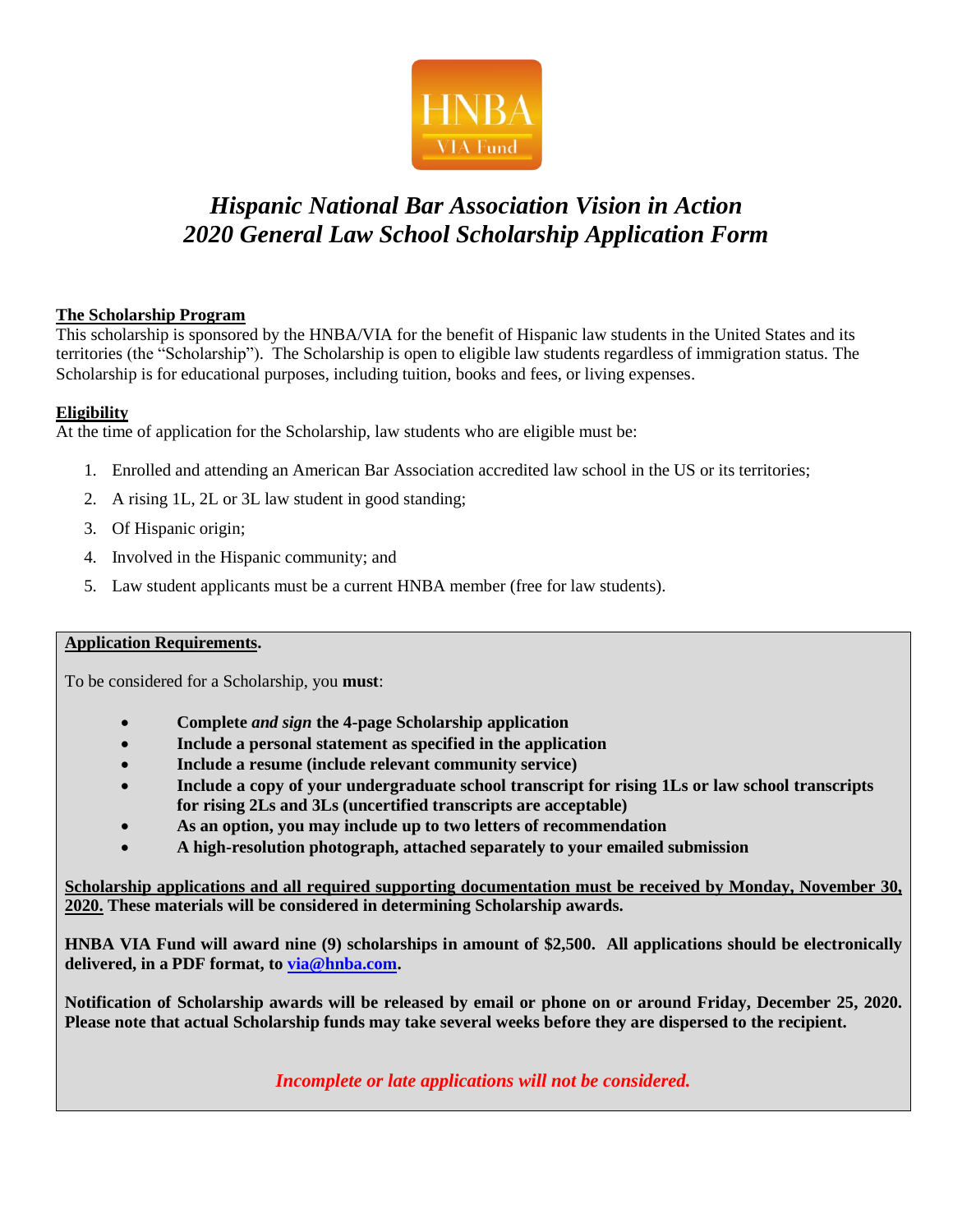

# *The Hispanic National Bar Association Vision in Action 2020 Scholarship Application*

| <b>Applicant's Personal Information</b>    |                                                                       |               |                                                                                                                    |
|--------------------------------------------|-----------------------------------------------------------------------|---------------|--------------------------------------------------------------------------------------------------------------------|
|                                            |                                                                       |               |                                                                                                                    |
| <b>Last Name</b>                           | <b>First Name</b>                                                     |               | Middle                                                                                                             |
| Address                                    |                                                                       | Apt.          | Phone Number                                                                                                       |
| City                                       | <b>State</b>                                                          | Zip           | Date of Birth                                                                                                      |
| E-mail Address<br>Marital Status: □Married | $\Box$ Widowed                                                        | $\Box$ Single | $\Box$ Separated<br>$\Box$ Divorced                                                                                |
|                                            | I am of Hispanic descent through my: □Father □Mother □Other           |               |                                                                                                                    |
|                                            |                                                                       |               | What are your parents' highest levels of formal education? Enter in the box for: Mother $\square$<br>Father $\Box$ |
| 1- No High School<br>2- Some High School   | 3- High School Graduate<br>4- Some College                            |               | 5-2-Year College Graduate<br>7- Postgraduate<br>4-Year College Graduate                                            |
|                                            | Are you a member of the Hispanic National Bar Association? $\Box$ Yes |               | $\square$ No                                                                                                       |
|                                            |                                                                       |               |                                                                                                                    |

Occupation of Father Occupation of Mother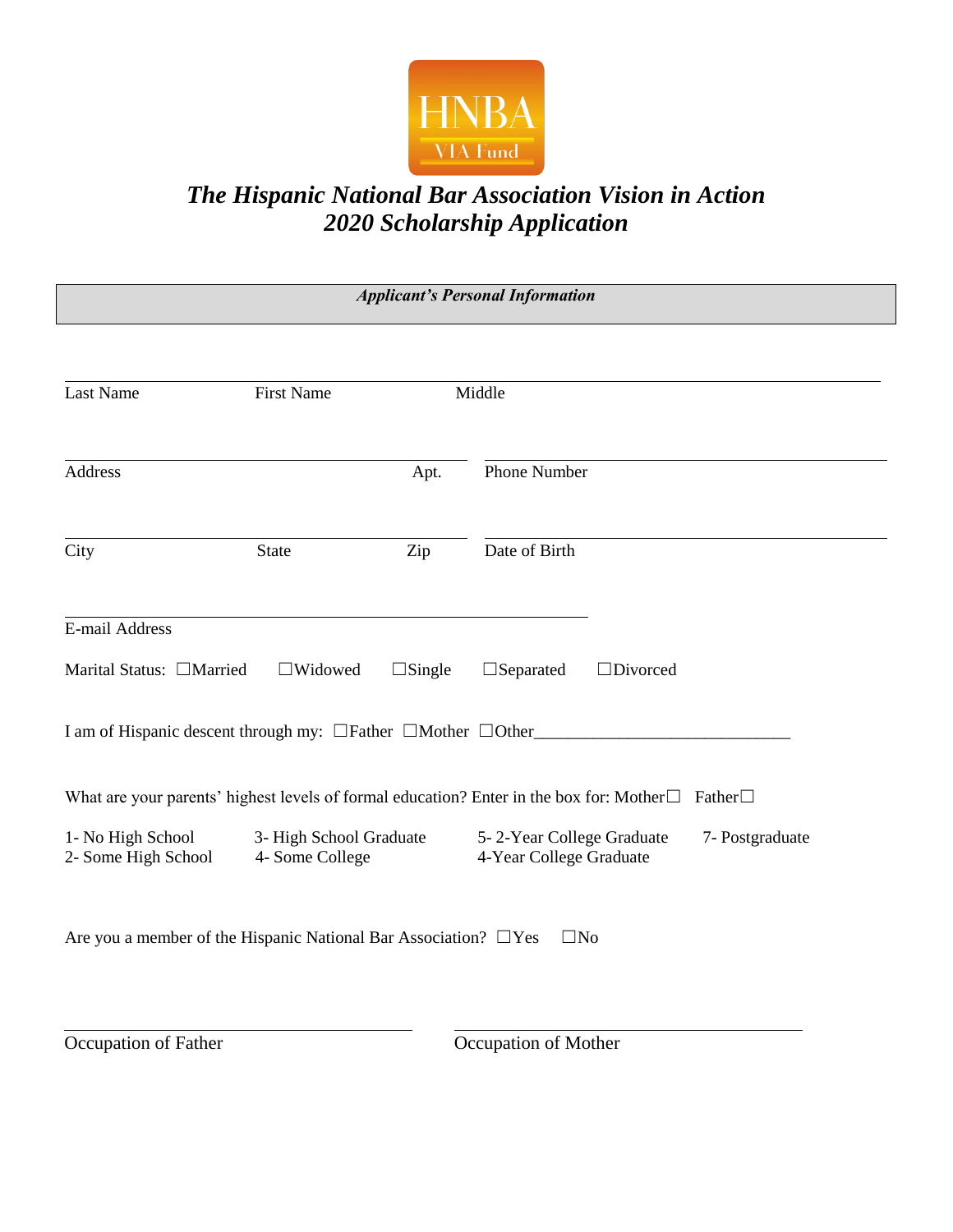| <b>Applicant's School Information</b> |  |  |
|---------------------------------------|--|--|
|---------------------------------------|--|--|

| G.P.A.                                                                  |                             |
|-------------------------------------------------------------------------|-----------------------------|
| Law School Currently Attending<br><u>Law School Currently Attending</u> | City/State:                 |
| G.P.A. Graduation Date:                                                 | Cumulative G.P.A.:          |
| Legal Areas of Interest:                                                | Law School Student Ranking: |

#### *Extracurricular Activities*

List any and all volunteer and community service activities in which you have participated in during college or law school. For each activity, estimate and enter the approximate number of hours you spent on the activity each year. Attach a separate sheet if necessary.

| Volunteer activities and community services |                         | From         | To           |            |
|---------------------------------------------|-------------------------|--------------|--------------|------------|
| Activity                                    | Description of activity | Month / Year | Month / Year | Hours/Week |
|                                             |                         |              |              |            |
|                                             |                         |              |              |            |
|                                             |                         |              |              |            |
|                                             |                         |              |              |            |

| <b>Financial Information</b> |  |
|------------------------------|--|
|                              |  |

## **FINANCIAL AID FOR PRESENT ACADEMIC YEAR:**

| Total scholarships and grants    |              |
|----------------------------------|--------------|
| Loans                            |              |
| Special Grants (e.g. PELL, CLEO) |              |
| Work Study                       |              |
| Tuition Waiver (dollar value)    |              |
|                                  | Subtotal: \$ |

## **INCOME:**

| Self (per year, net after taxes and deductions):   |  |
|----------------------------------------------------|--|
| Spouse (per year, net after taxes and deductions): |  |
| Government Benefits (per year):                    |  |
| Family Contribution (per year, e.g. parents):      |  |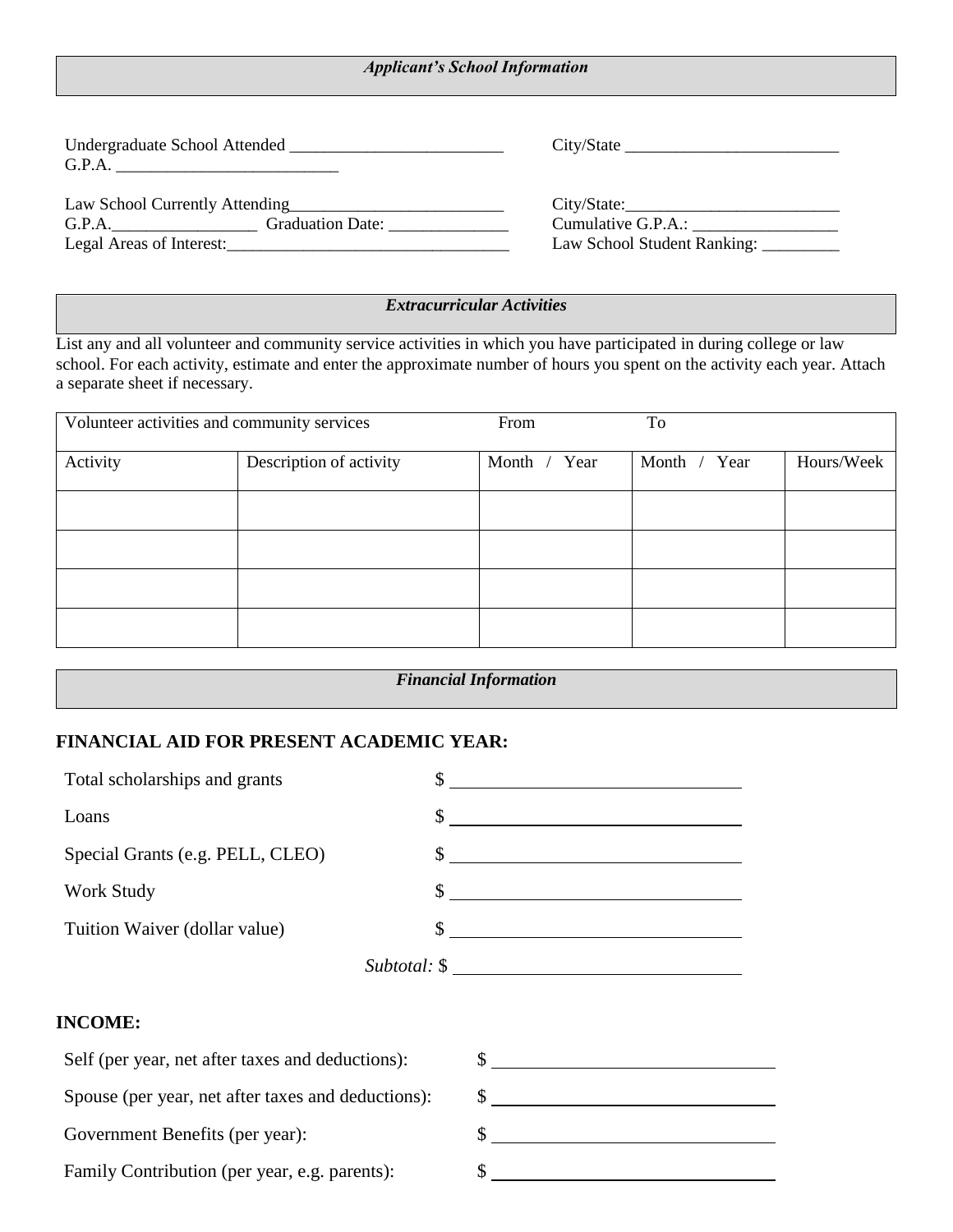| <b>Average Checking Account Balance:</b>                                        | \$             |
|---------------------------------------------------------------------------------|----------------|
| <b>Total Savings</b>                                                            | $\sim$         |
| Total Investments (e.g. stocks, mutual funds, bonds, money<br>market accounts): | $\frac{1}{2}$  |
| <b>PROPERTY:</b>                                                                | $Subtotal:$ \$ |
| Real Estate (approximate value, net of mortgages<br>and liens):                 | $\sim$         |
| Automobile value (net of liens):                                                |                |
|                                                                                 | $Subtotal:$ \$ |

## **EXPENSES (FOR 2 ACADEMIC SEMESTERS OR 3 ACADEMIC QUARTERS):**

| Tuition and Fees:                                                      | \$                                                                                                                                                                                                                                                    |
|------------------------------------------------------------------------|-------------------------------------------------------------------------------------------------------------------------------------------------------------------------------------------------------------------------------------------------------|
| <b>Books and Supplies:</b>                                             | $\mathcal{S}$<br><u> 1989 - Johann Stoff, deutscher Stoffen und der Stoffen und der Stoffen und der Stoffen und der Stoffen und der Stoffen und der Stoffen und der Stoffen und der Stoffen und der Stoffen und der Stoffen und der Stoffen und d</u> |
| <b>Rent or Mortgage:</b>                                               | \$<br><u> Alexandria de la contrada de la contrada de la contrada de la contrada de la contrada de la contrada de la c</u>                                                                                                                            |
| Utilities:                                                             | $\mathbb{S}$                                                                                                                                                                                                                                          |
| Groceries:                                                             | \$<br><u> 1989 - Johann Stoff, deutscher Stoffen und der Stoffen und der Stoffen und der Stoffen und der Stoffen und der Stoffen und der Stoffen und der Stoffen und der Stoffen und der Stoffen und der Stoffen und der Stoffen und d</u>            |
| Transportation or Car Expenses (auto insurance,<br>gas, car payments): | $\frac{1}{2}$                                                                                                                                                                                                                                         |
| Medical:                                                               |                                                                                                                                                                                                                                                       |
| Child or Dependent Care (Child support)                                | \$<br><u> 1980 - Jan Stein Stein Stein Stein Stein Stein Stein Stein Stein Stein Stein Stein Stein Stein Stein Stein S</u>                                                                                                                            |
| Contribution to Family:                                                | \$<br><u> 1980 - Andrea Station Barbara, amerikan personal (h. 1980).</u>                                                                                                                                                                             |
| <b>Credit Card Payments:</b>                                           | \$                                                                                                                                                                                                                                                    |
| Other Expenses and Payments (describe):                                | \$<br><u> 1980 - Andrea Station Barbara, amerikan personal (h. 1980).</u>                                                                                                                                                                             |
|                                                                        |                                                                                                                                                                                                                                                       |

*Subtotal* \$